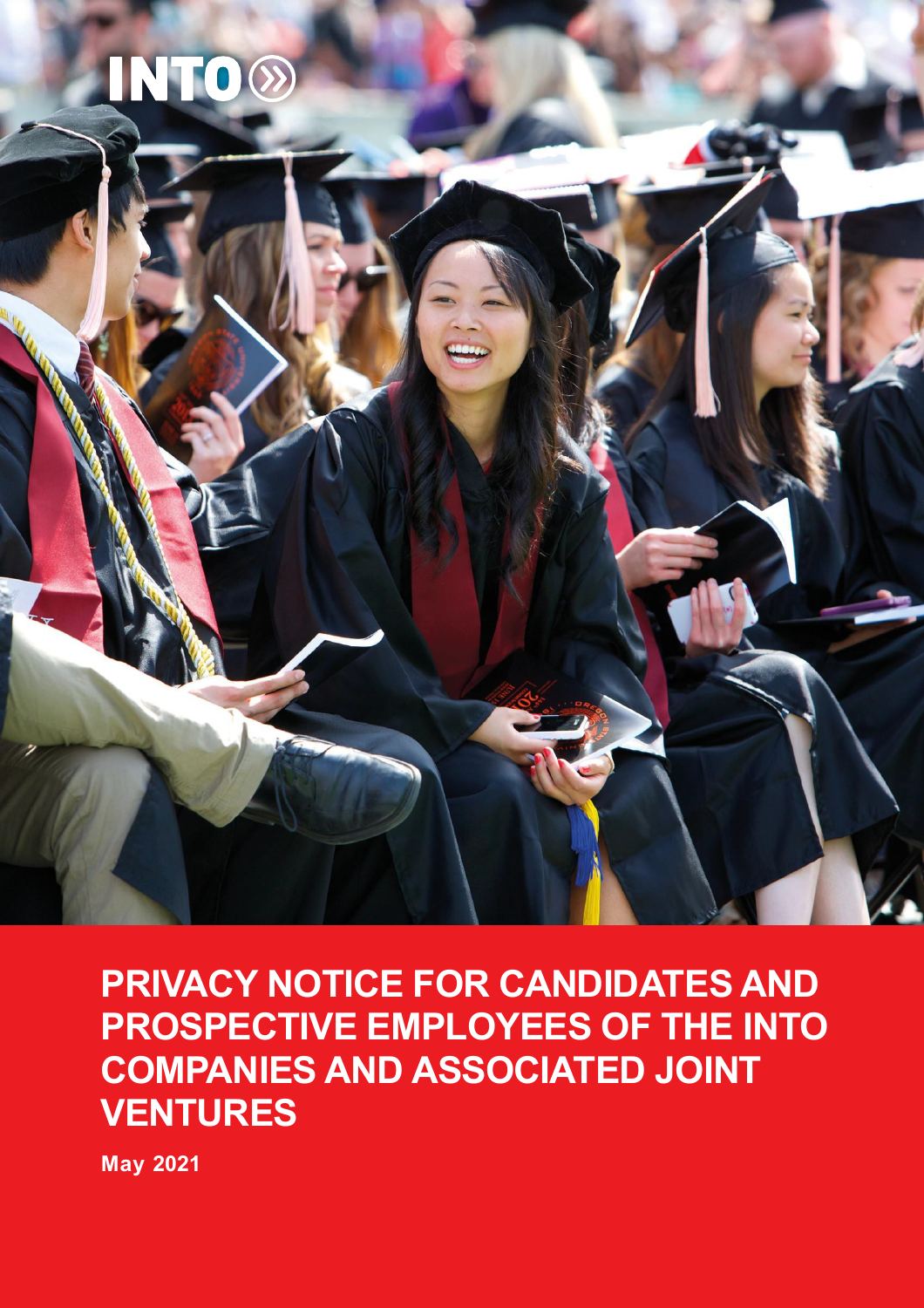#### **Contents**

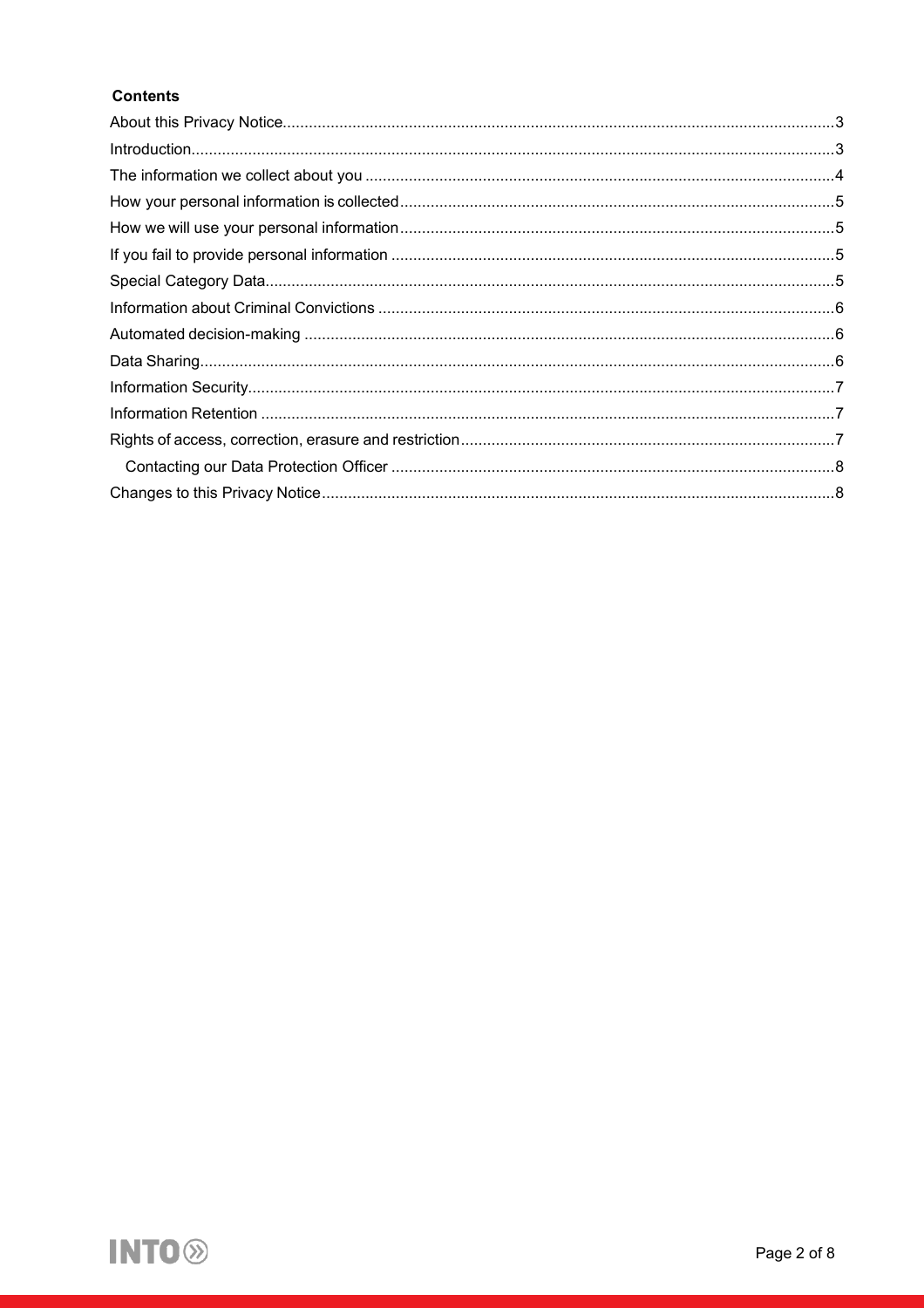## <span id="page-2-0"></span>**About this Privacy Notice**

This privacy notice is issued by the following companies which are referred to in this document as "The Companies".

In the United Kingdom:

- INTO City LLP
- INTO London World Education Centre Ltd
- INTO Manchester Ltd
- INTO MDX Street LLP
- INTO Newcastle University LLP
- INTO Queens LLP
- INTO UEA LLP
- **INTO University of Exeter LLP**
- INTO University of Stirling LLP
- **INTO University Partnerships Ltd**
- IUP2 LLP
- Newcastle University INTO London LLP
- Delta Language and Training Consultancy Ltd (trading as NILE)

In the United States of America

- INTO CSU, LLC
- INTO Marshall, LLC
- INTO Mason, LLC
- INTO North America, Inc.
- INTO NY at Drew, LLC
- INTO OSU, Inc.
- INTO SLU, LLC
- INTO Suffolk, LLC
- INTO UAB, LLC
- INTO USF, Inc.
- INTO WSU
- INTO Illinois State University, LLC

Outside the UK and US

- INTO China Ltd (WFOE)
- DPU China
- IUP (Asia) Ltd (Topco)
- IUP Asia Ltd

Each of The Companies and INTO as a global organisation is committed to protecting the privacy and security of your personal information.

#### <span id="page-2-1"></span>**Introduction**

In this privacy notice, the terms "we", "our", and "us" refer to The Companies listed above.

Each of The Companies is a controller of your personal information, which means that we are responsible for looking after it. We will use your personal data fairly, lawfully and in a transparent manner, and in accordance with the Data Protection Laws.

This privacy notice describes how we collect and use personal information about you while you are applying to work with us, either as an employee or contractor. This notice does not form part of any contract of employment or other contract to provide services.

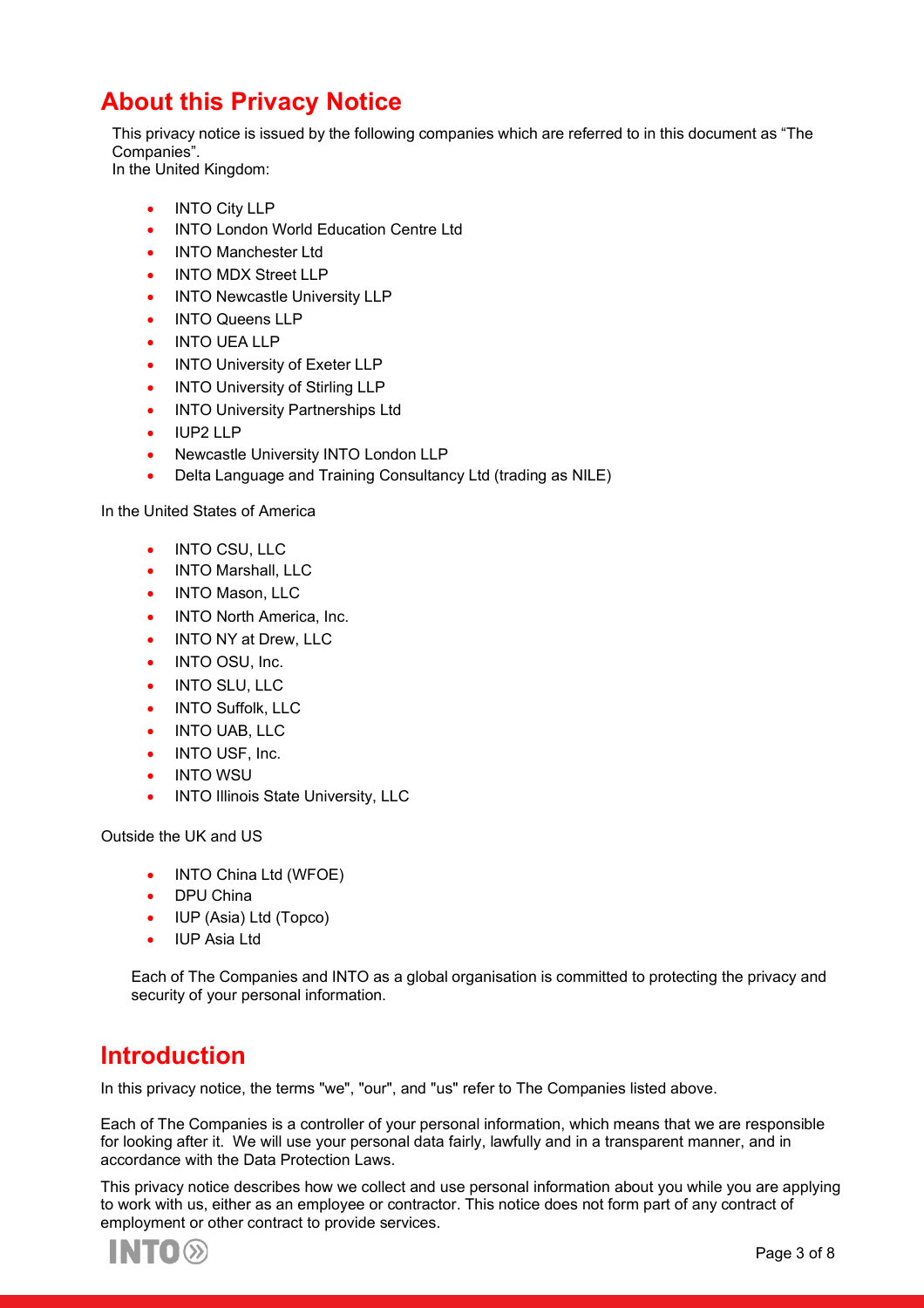It is important that you read this privacy notice, together with any other privacy notice we may provide on specific occasions when we are collecting or processing personal information about you, so that you are fully aware of how and why we are using such information. This privacy notice supplements the other notices and is not intended to override them.

If you have any questions in relation to this notice or generally about how your personal information is processed, please contact our Data Protection Officer by email at: [privacy@intoglobal.com](mailto:privacy@intoglobal.com)

#### **What do the key terms mean?**

**"Data Protection Laws"** means (a) to the extent the UK GDPR applies, the law of the United Kingdom or of a part of the United Kingdom which relates to the protection of individuals with regards to the Processing of Personal Data; and (b) to the extent the EU GDPR applies, the law of the European Union or any member state of the European Union which relates to the protection of individuals with regards to the Processing of Personal Data.

**"Personal data"** means any information which we hold about you from which you can be identified. It may include contact details, identification numbers, other personal information, photographs, expressions of opinion about you or indications as to our intentions about you. Personal data does not include data where the identity has been removed (anonymous data).

**"Processing"** means doing anything with the personal data, such as collecting, recording, organising, structuring, storing, adapting or altering, retrieving, accessing, consulting, disclosing, disseminating, aligning or combining, restricting, erasing or destroying, or using the data in any way.

#### <span id="page-3-0"></span>**The information we collect about you**

When you apply to work with us, we may collect, store, use and transfer different kinds of personal information about you which we have grouped together as follows:

- **Identity Information** includes first name, previous last name, current last name, username or similar identifier, marital status, title, date of birth, gender, dependants (USA only), and images such as photographs and videos.
- **Contact Information** includes home address, telephone numbers, personal email address, next of kin and emergency contact information.
- **Compliance Information** includes National Insurance / Social Security number, copy of driving licence and passport, and for relevant posts, results of enquiries to the UK Disclosure and Barring service or local equivalent in other countries.
- **Recruitment Information** includes copies of right to work documentation, references and other information included in a CV or cover letter or as part of the application process, results of reference requests, statutory eligibility to work verification, and personal information you provide to us or questions you ask us during an interview,whether conducted in person, by telephone or by video conferencing.

We may also carry out processing activities using special category data:

- for the purposes of equal opportunities monitoring and reporting when information about your race, nationality or ethnic origin will be used;
- to make any reasonable adjustments that may be needed during the recruitment process that are requested by the candidate, for example whether adjustments need to be made during a test or interview; e.g. a candidate with accessibility needs;
- to meet our obligations under the Fair Employment and Treatment regulations for candidatesbased in Northern Ireland.

Most commonly, we will process special categories of personal data when the following applies:

- you have given explicit consent to the processing;
- we must process the data in order to carry out our legal obligations;
- we must process the data for reasons of substantial public interest; or
- <span id="page-3-1"></span>• you have already made the data public.

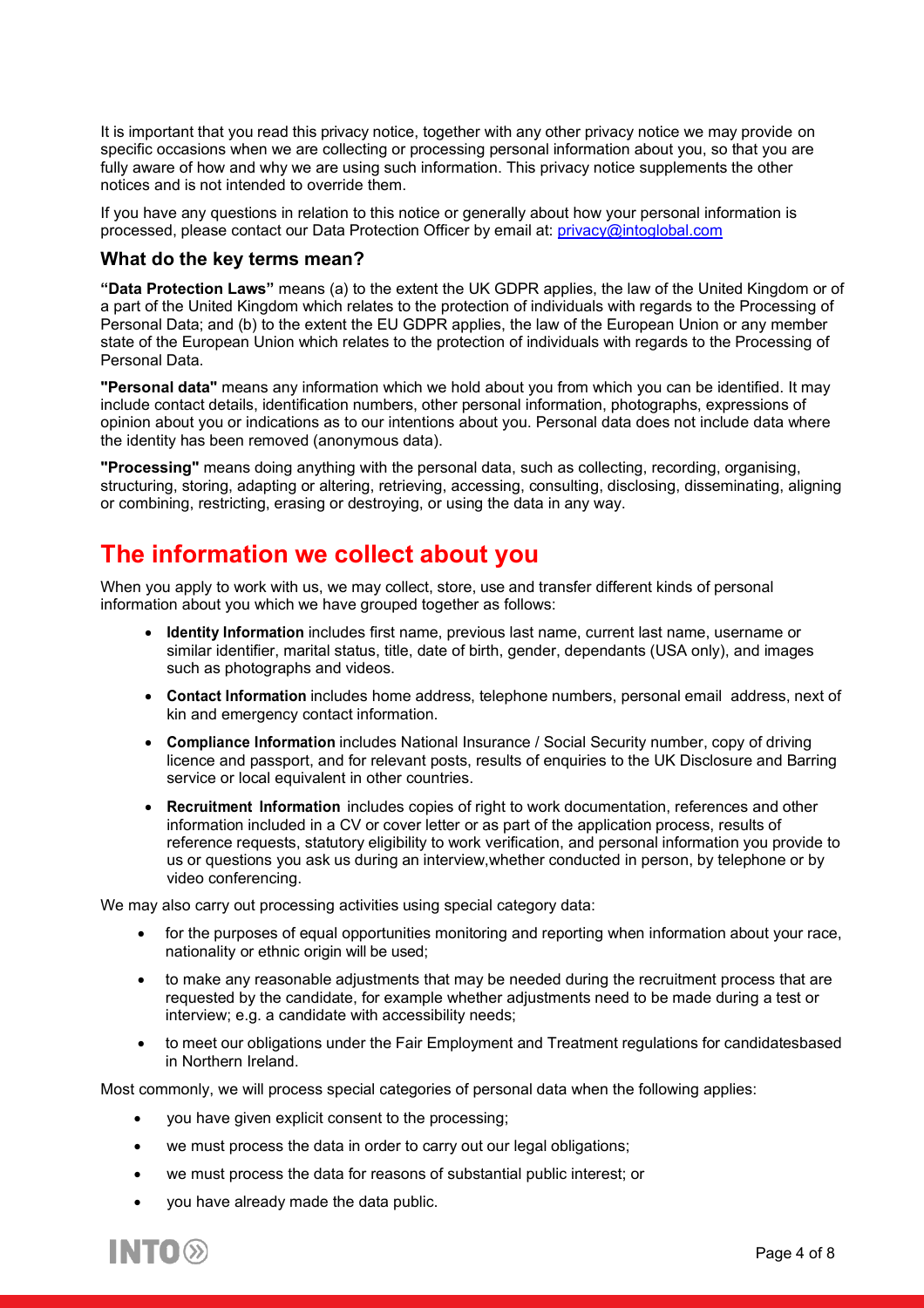## **How your personal information is collected**

We may collect personal information about candidates from the following sources:

- You, the candidate;
- Any recruitment agency appointed by you or us;
- Any appointed background check provider or similar government agency (US only);
- For certain roles and locations, any credit or other referencing agency;
- Criminal records checking service (DBS in the UK) in respect of criminal convictions;
- Reference providers;
- Publicly available information including LinkedIn and other social media sites.

#### <span id="page-4-0"></span>**How we will use your personal information**

We will use your personal information to:

- Objectively assess your skills, qualifications, and suitability for the role applied for;
- Carry out background and reference checks, where applicable;
- Communicate with you about the recruitment process;
- Keep records related to our recruitment processes;
- Comply with legal or regulatory requirements;
- Perform statistical analysis (although this data will be anonymised).

It is in our legitimate interests to decide whether to appoint you to the role applied for since it would be beneficial to our business to appoint someone to that role and we need to process your personal information to decide whether to make an offer of employment to you.

We will use information about you during the recruitment process to make decisions regarding suitability for shortlist, interviewing, reference checking, offer and appointment.

#### <span id="page-4-1"></span>**If you fail to provide personal information**

If you fail to provide certain information when requested, which is necessary for us to consider your application (such as evidence of qualifications or work history), we will not be able to process your application. For example, if we require a check of your criminal records (known as a DBS check in England and Wales; a Disclosure Request in Scotland; or AccessNI in Northern Ireland), a pre-employment credit check or references for a particular role and you fail to provide us with relevant details, we will not be able to take your application further.

## <span id="page-4-2"></span>**Special Category Data**

We may hold information about you which is classified as 'special category data' in the Data Protection Laws, such as details about your ethnicity and racial or ethnic origin, your political opinions, your religious or philosophical beliefs, your trade union membership, your health and any disabilities you may have, your sex life or sexual orientation, your genetic or biometric data and data relating to any criminal (or alleged criminal) offences or convictions, which you have supplied to us.

We will only process this special category data in circumstances where you have given your explicit consent, where it is legally required, where it is necessary for us to meet our obligations or exercise our rights as an employer, where there is a substantial public interest in doing so, or where you have already made the data public. We set out more detail in relation to this processing in our [Special Category and](https://www.intoglobal.com/media/tdibolkj/special-category-criminal-offence-data-policy-v1-0-final-september-2020.pdf)  [Criminal Offence Data Policy.](https://www.intoglobal.com/media/tdibolkj/special-category-criminal-offence-data-policy-v1-0-final-september-2020.pdf)

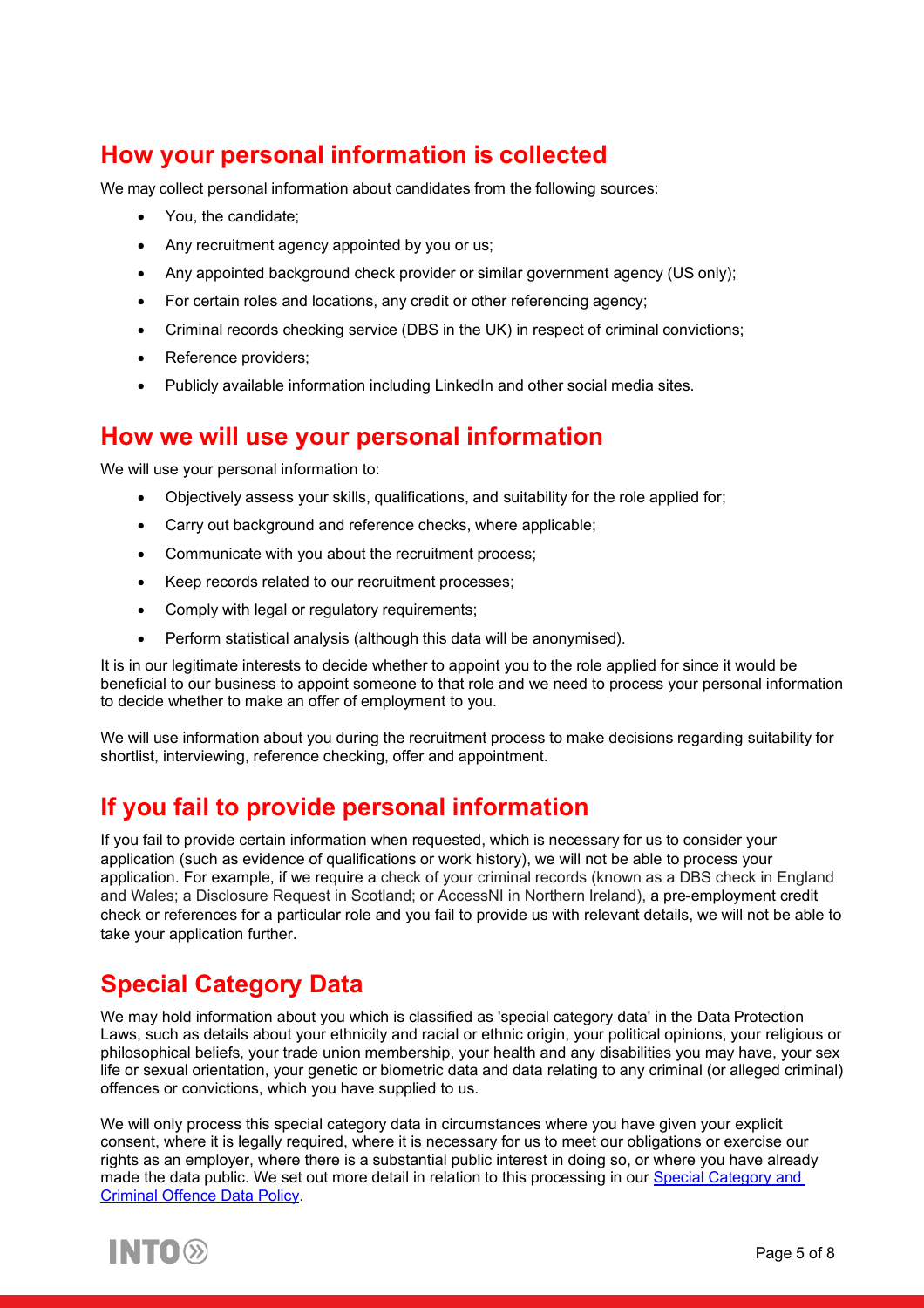We may also use your special category data in the following ways:

- for the purposes of equal opportunities monitoring and reporting when information about your race, nationality or ethnic origin will be used;
- to make any reasonable adjustments that may be needed during the recruitment process that are requested by the candidate, for example whether adjustments need to be made during a test or interview; e.g. a candidate with accessibility needs;
- to meet our obligations under the Fair Employment and Treatment regulations for candidates based in Northern Ireland;
- to use temperature testing to ensure the safety of our sites in the context of a pandemic

### <span id="page-5-0"></span>**Information about Criminal Convictions**

We will only use information relating to criminal convictions where permitted to do so by Data Protection Laws and then only in accordance with our [Special Category and Criminal Offence Data Policy.](https://www.intoglobal.com/media/tdibolkj/special-category-criminal-offence-data-policy-v1-0-final-september-2020.pdf) The processing of criminal conviction data occurs when it is necessary for us to comply with the law or for another reason where there is a substantial public interest in us doing so, for example, in relation to safeguarding of students or similar.

Where appropriate, we will use information relating to criminal convictions or alleged criminal behaviour in relation to legal claims, where it is necessary to protect your interests, or someone else's interests and you are not capable of giving your consent, or where you have already made the information public.

For certain roles we are required and/or entitled to carry out a criminal records check to satisfy ourselvesthat there is nothing in your criminal convictions history which makes you unsuitable. In particular:

- We are required by law to carry out criminal record checks for those carrying out teachingand other roles where there may be unaccompanied contact with minors;
- Some roles, for example, senior roles in Finance, Human Resources and Legal require a high degree of trust and integrity and so we may ask you to seek a basic disclosure of your criminal records history.

#### <span id="page-5-1"></span>**Automated decision-making**

You will not be subject to decisions that will have an impact on your application based solely onautomated decision-making.

Automated decision-making typically takes place when an electronic system uses personal information to make adecision without human intervention. We are allowed to use automated decision-making in the following circumstances:

- Where we have notified you of the decision and given you 21 days to request a reconsideration.
- Where it is necessary to perform the contract with you and appropriate measures are in place to safeguard your rights.
- In limited circumstances, with your explicit written consent and where appropriate measures are in place to safeguard your rights.

#### <span id="page-5-2"></span>**Data Sharing**

We may share your personal information with credit checking, other referencing agencies and recruitment agencies for the purposes of processing your application.

All our third-party service providers and other entities in the INTO Group are required to take appropriate security measures to protect your personal information in line with our policies.

We do not allow our third-party service providers to use your personal data for their own purposes. We only permit them to process your personal data for specified purposes and in accordance with our instructions.

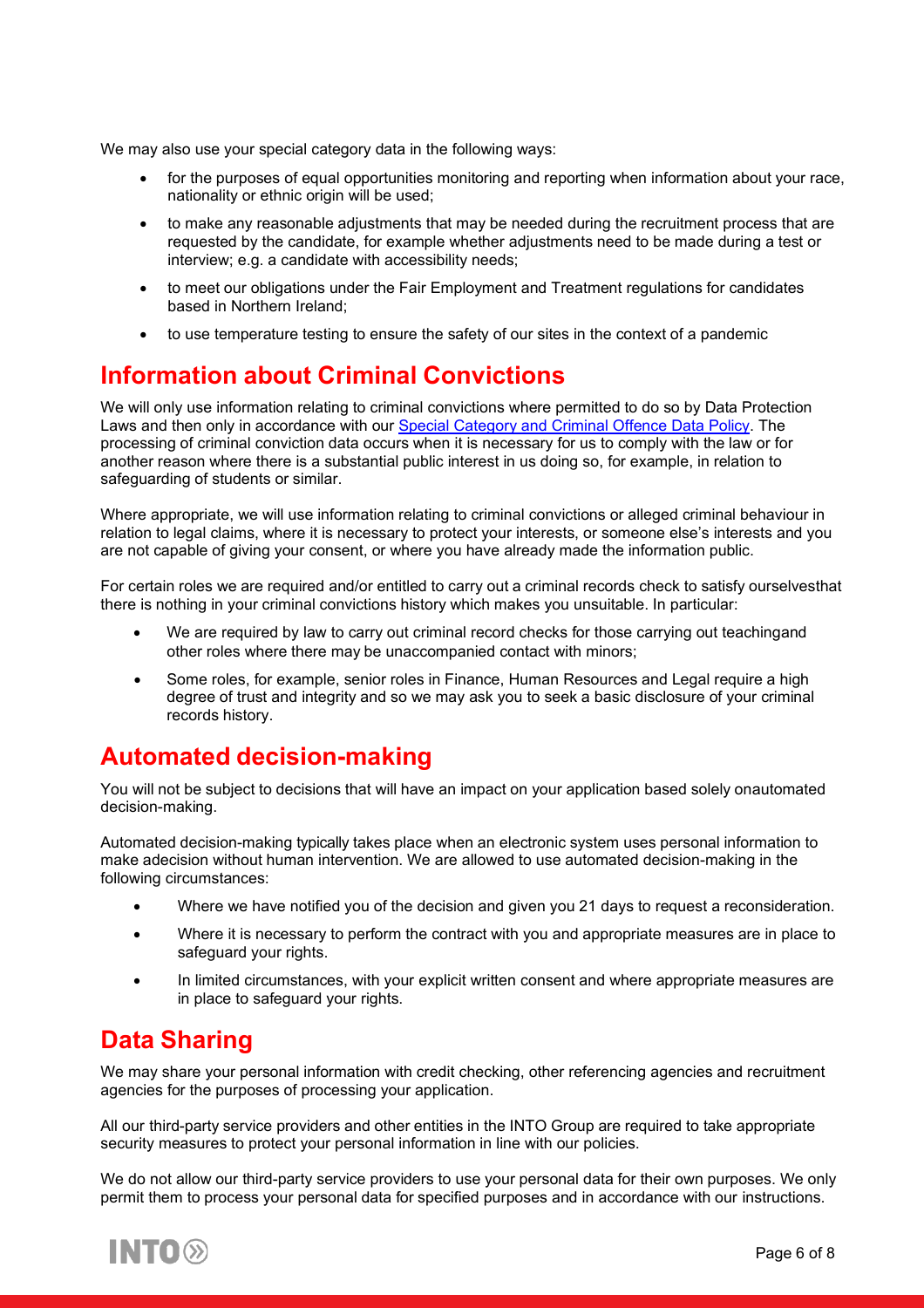There are some roles where the recruitment process includes employees of our partner universities and INTO Companies other than the one you have applied to. In these cases we will share your personal and relevant sensitive personal information with those specific employees solely for the purposes of the recruitment process.

## <span id="page-6-0"></span>**Information Security**

We place great importance on the steps we take, including use of different technologies and physical and organisational measures, to protect your personal information from unauthorised access and against unlawful processing, accidental loss, alteration, disclosure, destruction and damage.

We have in place procedures and technologies to maintain the security of personal data from the point of collection to the point of destruction. We will only transfer your personal data to third parties if they agree to comply with those procedures and policies, or if they put in place adequate measures themselves.

Details of these measures may be obtained from our Data Protection Officer via email: privacy@intoglobal.com

#### <span id="page-6-1"></span>**Information Retention**

We will keep your personal information for a period of twelve months after we have communicated our decision to you about whether to appoint you to the role applied for. We retain your personal information for that period so that we can show, in the event of a legal claim, that we have not discriminated against candidates on prohibited grounds and that we have conducted the recruitment exercise in a fair and transparent way. After this period, we will securely destroy your personal information in accordance with our data retention policy or applicable laws and regulations.

If we wish to retain your personal information on file, on the basis that a further opportunity may arise in future and we may wish to consider you for that, we will write to you separately, seeking your explicit consent to retain your personal information for a fixed period on that basis.

#### <span id="page-6-2"></span>**Rights of access, correction, erasure and restriction**

You have a number of legal rights in relation to your personal information under Data Protection Laws, including the right to:

- **Request access to your personal information** (commonly known as a "data subject access request"). This enables you to receive a copy of the personal information we hold about you and to check that we are lawfully processing it;
- **Request correction of the personal information that we hold about you.** This enables you to have any incomplete or inaccurate information we hold about you corrected;
- **Request erasure of your personal information.** This enables you to ask us to delete or remove personal information where there is no good reason for us continuing to process it. You also have the right to ask us to delete or remove your personal information where you have exercised your right to object to processing (see below);
- **Object to processing of your personal information** where we are relying on a legitimate interest (or those of a third party) and there is something about your particular situation which makes you want to object to processing on this ground. You also have the right to object where we are processing your personal information for direct marketing purposes;
- **Request the restriction of processing of your personal information.** This enables you to ask us to suspend the processing of personal information about you, for example if you want us to establish its accuracy or the reason for processing it;
- **Request the transfer of your personal information to another party.** We will provide to you, or a third party you have chosen, your personal data in a structured, commonly used, machinereadable format. Note that this right only applies to automated information which you initially provided consent for us to use; and